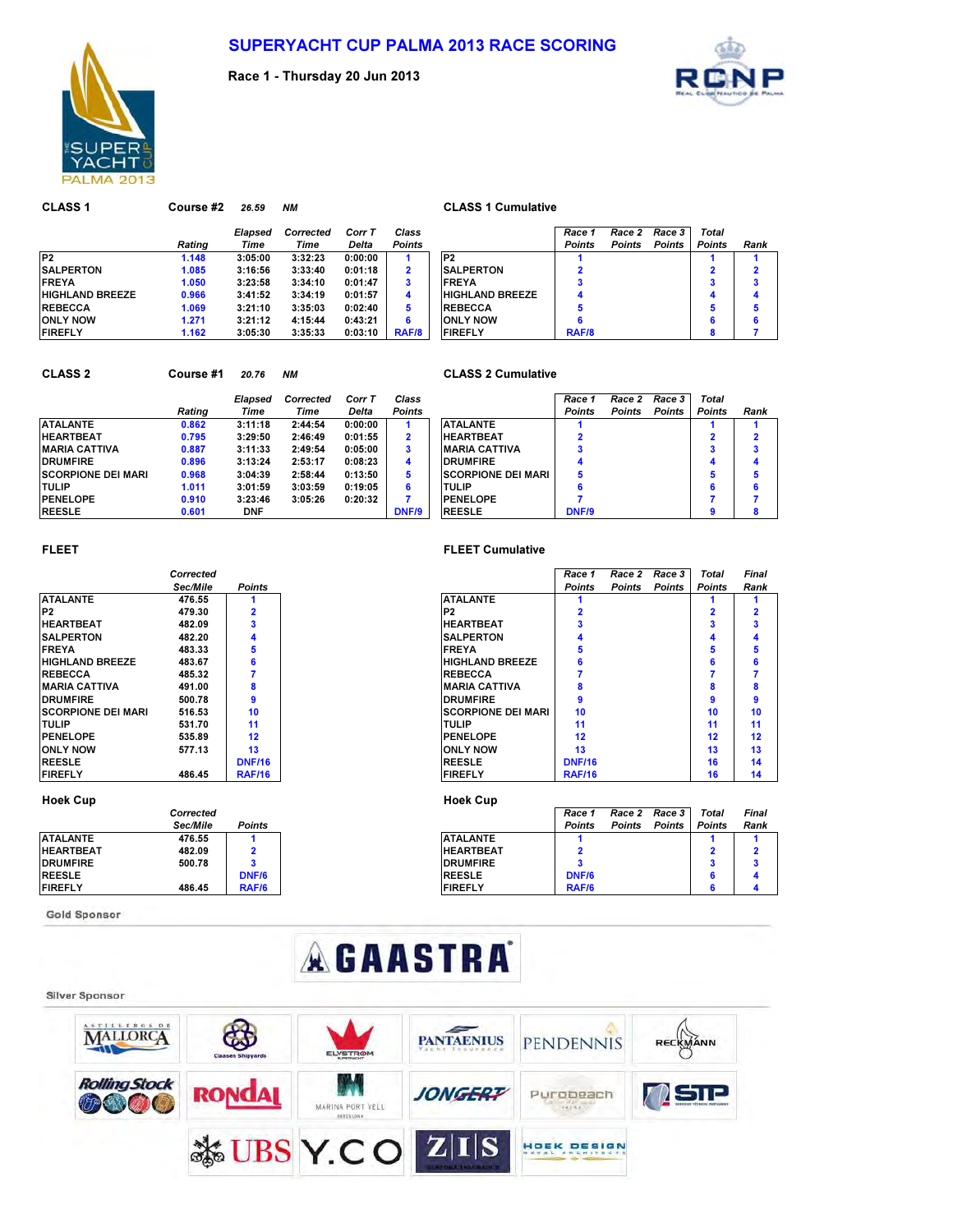

Race 2 - Friday 21 Jun 2013



| <b>CLASS 1</b>         | Course #1 | 20.9    | <b>NM</b> |         |                         | <b>CLASS 1 Cumulative</b> |               |               |               |               |     |
|------------------------|-----------|---------|-----------|---------|-------------------------|---------------------------|---------------|---------------|---------------|---------------|-----|
|                        |           | Elapsed | Corrected | Corr T  | Class                   |                           | Race 1        | Race 2        | Race 3        | Total         |     |
|                        | Rating    | Time    | Time      | Delta   | <b>Points</b>           |                           | <b>Points</b> | <b>Points</b> | <b>Points</b> | <b>Points</b> | Rai |
| <b>HIGHLAND BREEZE</b> | 0.973     | 2:51:10 | 2:46:33   | 0:00:00 |                         | P <sub>2</sub>            |               |               |               |               |     |
| <b>FREYA</b>           | 1.056     | 2:40:25 | 2:49:24   | 0:02:51 | $\overline{\mathbf{2}}$ | <b>HIGHLAND BREEZE</b>    | 4             |               |               | 5             |     |
| P <sub>2</sub>         | 1.155     | 2:27:15 | 2:50:04   | 0:03:32 | 3                       | <b>FREYA</b>              | 3             |               |               | 5             |     |
| <b>REBECCA</b>         | 1.078     | 2:40:28 | 2:52:59   | 0:06:26 | 4                       | <b>SALPERTON</b>          |               |               |               |               |     |
| <b>SALPERTON</b>       | 1.092     | 2:40:47 | 2:55:35   | 0:09:02 | 5                       | <b>REBECCA</b>            | 5             |               |               | 9             |     |
| <b>ONLY NOW</b>        | 1.184     | 2:32:25 | 3:00:28   | 0:13:55 | 6                       | <b>ONLY NOW</b>           | 6             |               |               | 12            |     |
| <b>FIREFLY</b>         | 1.169     | 2:24:48 | 2:49:16   | 0:02:44 | RAF/8                   | <b>FIREFLY</b>            | RAF/8         | <b>RAF/8</b>  |               | 16            |     |

### **CLASS 1 Cumulative**

|        | Elapsed | Corrected | Corr T       | Class         |                        | Race 1        | Race 2        | Race 3        | Total         |      |
|--------|---------|-----------|--------------|---------------|------------------------|---------------|---------------|---------------|---------------|------|
| Rating | Time    | Time      | <b>Delta</b> | <b>Points</b> |                        | <b>Points</b> | <b>Points</b> | <b>Points</b> | <b>Points</b> | Rank |
| 0.973  | 2:51:10 | 2:46:33   | 0:00:00      |               | P <sub>2</sub>         |               |               |               |               |      |
| 1.056  | 2:40:25 | 2:49:24   | 0:02:51      | 2             | <b>HIGHLAND BREEZE</b> |               |               |               | 5             | 2    |
| 1.155  | 2:27:15 | 2:50:04   | 0:03:32      | 3             | <b>FREYA</b>           |               | 2             |               | 5             |      |
| 1.078  | 2:40:28 | 2:52:59   | 0:06:26      | 4             | <b>SALPERTON</b>       |               | 5             |               |               |      |
| 1.092  | 2:40:47 | 2:55:35   | 0:09:02      | 5             | <b>REBECCA</b>         |               |               |               | 9             | 5    |
| 1.184  | 2:32:25 | 3:00:28   | 0:13:55      | 6             | <b>ONLY NOW</b>        |               | 6             |               | 12            | 6    |
| 1.169  | 2:24:48 | 2:49:16   | 0:02:44      | RAF/8         | <b>FIREFLY</b>         | RAF/8         | RAF/8         |               | 16            |      |

| <b>CLASS 2</b>            | Course #4 | 22.3    | <b>NM</b> |         |                         | <b>CLASS 2 Cumulative</b>  |                         |               |               |               |     |
|---------------------------|-----------|---------|-----------|---------|-------------------------|----------------------------|-------------------------|---------------|---------------|---------------|-----|
|                           |           | Elapsed | Corrected | Corr T  | Class                   |                            | Race 1                  | Race 2        | Race 3        | Total         |     |
|                           | Ratina    | Time    | Time      | Delta   | <b>Points</b>           |                            | <b>Points</b>           | <b>Points</b> | <b>Points</b> | <b>Points</b> | Rai |
| <b>MARIA CATTIVA</b>      | 1.025     | 2:51:41 | 2:55:59   | 0:00:00 |                         | <b>IMARIA CATTIVA</b>      |                         |               |               |               |     |
| <b>HEARTBEAT</b>          | 0.911     | 3:14:20 | 2:57:02   | 0:01:04 | $\overline{\mathbf{2}}$ | <b>ATALANTE</b>            |                         |               |               |               |     |
| <b>ATALANTE</b>           | 0.977     | 3:06:10 | 3:01:53   | 0:05:55 | 3                       | <b>HEARTBEAT</b>           | $\overline{\mathbf{2}}$ |               |               |               |     |
| <b>SCORPIONE DEI MARI</b> | 1.118     | 2:43:23 | 3:02:40   | 0:06:41 | 4                       | <b>ISCORPIONE DEI MARI</b> | 5.                      |               |               |               |     |
| <b>DRUMFIRE</b>           | 1.010     | 3:01:06 | 3:02:55   | 0.06:56 | 5                       | <b>IDRUMFIRE</b>           | 4                       | 5             |               |               |     |
| <b>PENELOPE</b>           | 1.064     | 3:01:04 | 3:12:39   | 0:16:41 | 6                       | <b>IPENELOPE</b>           |                         |               |               | 13            |     |
| <b>TULIP</b>              | 1.149     | 2:49:41 | 3:14:58   | 0:18:59 |                         | <b>TULIP</b>               |                         |               |               | 13            |     |

### **CLASS 2 Cumulative**

|                    |        | Elapsed    | Corrected | Corr T  | Class         |                           | Race 1        | Race 2        | Race 3        | <b>Total</b>  |      |  |
|--------------------|--------|------------|-----------|---------|---------------|---------------------------|---------------|---------------|---------------|---------------|------|--|
|                    | Rating | Time       | Time      | Delta   | <b>Points</b> |                           | <b>Points</b> | <b>Points</b> | <b>Points</b> | <b>Points</b> | Rank |  |
| MARIA CATTIVA      | 1.025  | 2:51:41    | 2:55:59   | 0:00:00 |               | <b>IMARIA CATTIVA</b>     |               |               |               |               |      |  |
| HEARTBEAT          | 0.911  | 3:14:20    | 2:57:02   | 0:01:04 |               | <b>ATALANTE</b>           |               |               |               |               |      |  |
| ATALANTE           | 0.977  | 3:06:10    | 3:01:53   | 0:05:55 |               | <b>HEARTBEAT</b>          |               |               |               |               |      |  |
| SCORPIONE DEI MARI | 1.118  | 2:43:23    | 3:02:40   | 0:06:41 |               | <b>SCORPIONE DEI MARI</b> |               |               |               |               |      |  |
| <b>DRUMFIRE</b>    | 1.010  | 3:01:06    | 3:02:55   | 0:06:56 |               | <b>DRUMFIRE</b>           |               |               |               |               |      |  |
| <b>PENELOPE</b>    | 1.064  | 3:01:04    | 3:12:39   | 0:16:41 |               | <b>PENELOPE</b>           |               |               |               | 13            |      |  |
| TULIP              | 1.149  | 2:49:41    | 3:14:58   | 0.18.59 |               | <b>TULIP</b>              |               |               |               | 13            |      |  |
| <b>REESLE</b>      | 0.706  | <b>DNF</b> |           |         | DNF/9         | <b>REESLE</b>             | DNF/9         | DNF/9         |               | 18            |      |  |

|                           | Corrected       |                |
|---------------------------|-----------------|----------------|
|                           | <b>Sec/Mile</b> | <b>Points</b>  |
| <b>MARIA CATTIVA</b>      | 473.50          |                |
| <b>HEARTBEAT</b>          | 476.32          | $\overline{2}$ |
| <b>HIGHLAND BREEZE</b>    | 478.13          | 3              |
| <b>FREYA</b>              | 486.32          | 4              |
| P <sub>2</sub>            | 488.23          | 5              |
| <b>ATALANTE</b>           | 489.37          | 6              |
| <b>SCORPIONE DEI MARI</b> | 491.48          | 7              |
| <b>DRUMFIRE</b>           | 492.15          | 8              |
| <b>REBECCA</b>            | 496.60          | 9              |
| <b>SALPERTON</b>          | 504.07          | 10             |
| <b>ONLY NOW</b>           | 518.09          | 11             |
| <b>PENELOPE</b>           | 518.34          | 12             |
| <b>TULIP</b>              | 524.57          | 13             |
| <b>FIREFLY</b>            | 485.93          | <b>RAF/16</b>  |
| <b>REESLE</b>             |                 | <b>DNF/16</b>  |

### Hoek Cup **Hoek Cup**

|                  | Corrected |               |  |
|------------------|-----------|---------------|--|
|                  | Sec/Mile  | <b>Points</b> |  |
| <b>HEARTBEAT</b> | 476.32    |               |  |
| <b>ATALANTE</b>  | 489.37    | 2             |  |
| <b>DRUMFIRE</b>  | 492.15    | 3             |  |
| <b>FIREFLY</b>   | 489.21    | <b>RAF/6</b>  |  |
| <b>REESLE</b>    | 759.82    | <b>DNF/6</b>  |  |

Gold Sponsor

### FLEET FLEET Cumulative

|                           | Corrected |               |                           | Race 1        | Race 2        | Race 3        | Total         |  |
|---------------------------|-----------|---------------|---------------------------|---------------|---------------|---------------|---------------|--|
|                           | Sec/Mile  | <b>Points</b> |                           | <b>Points</b> | <b>Points</b> | <b>Points</b> | <b>Points</b> |  |
| MARIA CATTIVA             | 473.50    |               | <b>HEARTBEAT</b>          |               |               |               | a             |  |
| HEARTBEAT                 | 476.32    |               | <b>ATALANTE</b>           |               | 6             |               |               |  |
| <b>HIGHLAND BREEZE</b>    | 478.13    |               | P <sub>2</sub>            |               | h             |               |               |  |
| <b>FREYA</b>              | 486.32    | 4             | <b>IMARIA CATTIVA</b>     |               |               |               |               |  |
| P2                        | 488.23    | 5             | <b>HIGHLAND BREEZE</b>    |               |               |               | ٩             |  |
| ATALANTE                  | 489.37    |               | <b>FREYA</b>              |               |               |               | 9             |  |
| <b>SCORPIONE DEI MARI</b> | 491.48    |               | <b>SALPERTON</b>          |               | 10            |               | 14            |  |
| <b>DRUMFIRE</b>           | 492.15    | 8             | <b>REBECCA</b>            |               | 9             |               | 16            |  |
| REBECCA                   | 496.60    | 9             | <b>SCORPIONE DEI MARI</b> | 10            |               |               | 17            |  |
| <b>SALPERTON</b>          | 504.07    | 10            | <b>DRUMFIRE</b>           | q             |               |               | 17            |  |
| only Now                  | 518.09    | 11            | <b>ONLY NOW</b>           | 13            | 11            |               | 24            |  |
| PENELOPE                  | 518.34    | 12            | <b>TULIP</b>              | 11            | 13            |               | 24            |  |
| TULIP                     | 524.57    | 13            | <b>PENELOPE</b>           | 12            | 12            |               | 24            |  |
| <b>FIREFLY</b>            | 485.93    | <b>RAF/16</b> | <b>FIREFLY</b>            | <b>RAF/16</b> | <b>RAF/16</b> |               | 32            |  |
| <b>REESLE</b>             |           | <b>DNF/16</b> | <b>REESLE</b>             | <b>DNF/16</b> | <b>DNF/16</b> |               | 32            |  |

|                 | Corrected |               |                  | Race 1        | Race 2        | Race 3        | <b>Total</b>  | Final |  |
|-----------------|-----------|---------------|------------------|---------------|---------------|---------------|---------------|-------|--|
|                 | Sec/Mile  | <b>Points</b> |                  | <b>Points</b> | <b>Points</b> | <b>Points</b> | <b>Points</b> | Rank  |  |
| HEARTBEAT       | 476.32    |               | <b>HEARTBEAT</b> |               |               |               |               |       |  |
| ATALANTE        | 489.37    |               | <b>ATALANTE</b>  |               |               |               |               |       |  |
| <b>DRUMFIRE</b> | 492.15    |               | <b>DRUMFIRE</b>  |               |               |               |               |       |  |
| <b>FIREFLY</b>  | 489.21    | RAF/6         | <b>FIREFLY</b>   | RAF/6         | RAF/6         |               |               |       |  |
| <b>REESLE</b>   | 759.82    | <b>DNF/6</b>  | <b>REESLE</b>    | <b>DNF/6</b>  | <b>DNF/6</b>  |               |               |       |  |
|                 |           |               |                  |               |               |               |               |       |  |

# **AGAASTRA**

### Silver Sponsor

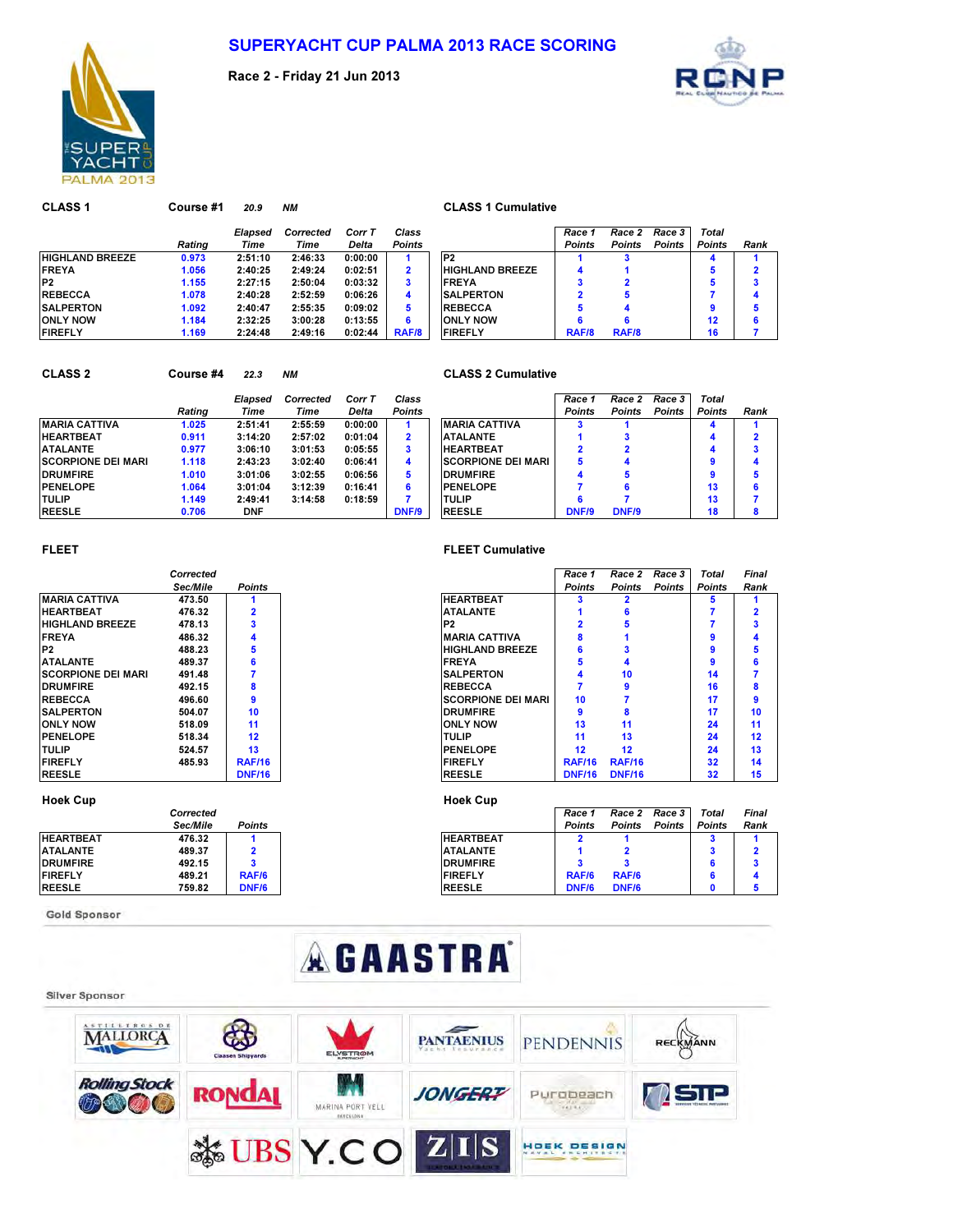

Race 3 - Saturday 22 Jun 2013



CLASS 1 Course #4 23.8 NM CLASS 1 Cumulative Elapsed Corrected Corr T Class Race 1 Race 2 Race 3 Total Rating Time Time Delta Points Points Points Points Points Rank HIGHLAND BREEZE 1.052 2:57:09 3:06:22 0:00:00 1 HIGHLAND BREEZE 4 1 1 6 1 SALPERTON 1.188 2:37:39 3:07:17 0:00:56 2 1 3 5 9 2 REBECCA 1.176 2:40:45 3:09:03 0:02:41 3 I SALPERTON 2 5 2 9 3 FREYA 1.135 2:48:07 3:10:49 0:04:27 4 FREYA 3 2 4 9 4 P2 1.241 2:35:14 3:12:39 0:06:17 5 5 4 3 12 5 ONLY NOW 1.256 2:42:14 3:23:46 0:17:24 6 6 6 6 18 6 FIREFLY 1.240 2:38:03 3:15:59 0:09:37 RAF/8 FIREFLY RAF/8 RAF/8 RAF/8 24 7

## CLASS 2 Course #4 23.8 NM CLASS 2 Cumulative

|                            |        | Elapsed    | Corrected | Corr T  | Class         |                           | Race 1        | Race 2        | Race 3        | <b>Total</b>  |     |
|----------------------------|--------|------------|-----------|---------|---------------|---------------------------|---------------|---------------|---------------|---------------|-----|
|                            | Rating | Time       | Time      | Delta   | <b>Points</b> |                           | <b>Points</b> | <b>Points</b> | <b>Points</b> | <b>Points</b> | Rai |
| <b>HEARTBEAT</b>           | 0.865  | 3:29:03    | 3:00:50   | 0:00:00 |               | <b>HEARTBEAT</b>          |               |               |               | Ð             |     |
| <b>IMARIA CATTIVA</b>      | 0.969  | 3:07:55    | 3:02:05   | 0:01:16 | 2             | <b>MARIA CATTIVA</b>      |               |               |               | 6             |     |
| <b>ATALANTE</b>            | 0.931  | 3:16:34    | 3:03:00   | 0:02:11 | 3             | <b>ATALANTE</b>           |               |               |               |               |     |
| <b>ISCORPIONE DEI MARI</b> | 1.055  | 3:03:44    | 3:13:50   | 0:13:01 | 4             | <b>SCORPIONE DEI MARI</b> | 5             |               |               | 13            |     |
| <b>TULIP</b>               | 1.038  | 3:07:24    | 3:14:31   | 0:13:42 | 5             | <b>DRUMFIRE</b>           |               |               | 6             | 15            |     |
| <b>DRUMFIRE</b>            | 0.964  | 3:21:50    | 3:14:34   | 0:13:44 | 6             | <b>TULIP</b>              |               |               | 5             | 18            |     |
| <b>PENELOPE</b>            | 0.971  | 3:23:17    | 3:17:23   | 0:16:34 |               | <b>PENELOPE</b>           |               |               |               | 20            |     |
| <b>REESLE</b>              | 0.670  | <b>DNC</b> |           |         | DNC/9         | <b>REESLE</b>             | DNF/9         | DNF/9         | DNC/9         | 27            |     |

| Ratina | Elapsed<br>Time | Corrected<br>Time | Corr T<br>Delta | Class<br><b>Points</b> |                           | Race 1<br><b>Points</b> | Race 2<br><b>Points</b> | Race 3<br><b>Points</b> | Total<br><b>Points</b> | Rank |
|--------|-----------------|-------------------|-----------------|------------------------|---------------------------|-------------------------|-------------------------|-------------------------|------------------------|------|
|        |                 |                   |                 |                        |                           |                         |                         |                         |                        |      |
| 0.865  | 3:29:03         | 3:00:50           | 0:00:00         |                        | <b>HEARTBEAT</b>          |                         |                         |                         | 5                      |      |
| 0.969  | 3:07:55         | 3:02:05           | 0:01:16         | $\mathbf{2}$           | <b>IMARIA CATTIVA</b>     |                         |                         |                         | 6                      |      |
| 0.931  | 3:16:34         | 3:03:00           | 0:02:11         | 3                      | <b>ATALANTE</b>           |                         |                         |                         |                        |      |
| 1.055  | 3:03:44         | 3:13:50           | 0:13:01         | 4                      | <b>SCORPIONE DEI MARI</b> | 5                       |                         | $\mathbf{a}$            | 13                     |      |
| 1.038  | 3:07:24         | 3:14:31           | 0:13:42         | 5                      | <b>DRUMFIRE</b>           | 4                       |                         |                         | 15                     |      |
| 0.964  | 3:21:50         | 3:14:34           | 0:13:44         | 6                      | <b>TULIP</b>              | 6                       |                         |                         | 18                     |      |
| 0.971  | 3:23:17         | 3:17:23           | 0:16:34         |                        | <b>PENELOPE</b>           |                         | 6                       |                         | 20                     |      |
| 0.670  | <b>DNC</b>      |                   |                 | DNC/9                  | <b>REESLE</b>             | <b>DNF/9</b>            | <b>DNF/9</b>            | DNC/9                   | 27                     |      |

|                           | Corrected       |                |  |
|---------------------------|-----------------|----------------|--|
|                           | <b>Sec/Mile</b> | <b>Points</b>  |  |
| <b>HFARTBFAT</b>          | 455.88          | 1              |  |
| <b>MARIA CATTIVA</b>      | 459.03          | $\overline{2}$ |  |
| <b>ATALANTE</b>           | 461.34          | 3              |  |
| <b>HIGHLAND BREEZE</b>    | 469.83          | 4              |  |
| <b>SALPERTON</b>          | 472.14          | 5              |  |
| <b>REBECCA</b>            | 476.60          | 6              |  |
| <b>FREYA</b>              | 481.05          | 7              |  |
| P <sub>2</sub>            | 485.67          | 8              |  |
| <b>SCORPIONE DEI MARI</b> | 488.66          | 9              |  |
| <b>TULIP</b>              | 490.38          | 10             |  |
| <b>DRUMFIRE</b>           | 490.50          | 11             |  |
| <b>PENELOPE</b>           | 497.61          | 12             |  |
| <b>ONLY NOW</b>           | 513.70          | 13             |  |
| <b>FIREFLY</b>            | 494.08          | <b>RAF/16</b>  |  |
| <b>REESLE</b>             |                 | <b>DNC/16</b>  |  |

### Hoek Cup **Hoek Cup**

|                  | Corrected |               |  |
|------------------|-----------|---------------|--|
|                  | Sec/Mile  | <b>Points</b> |  |
| <b>HEARTBEAT</b> | 455.88    |               |  |
| <b>ATALANTE</b>  | 461.34    | 2             |  |
| <b>DRUMFIRE</b>  | 490.50    | з             |  |
| <b>FIREFLY</b>   | 494.08    | <b>RAF/6</b>  |  |
| <b>REESLE</b>    |           | <b>DNC/6</b>  |  |

**Gold Sponsor** 

### FLEET FLEET Cumulative

|                           | Corrected |               |                           | Race 1        | Race 2        | Race 3         | <b>Total</b>  | <b>Final</b> |
|---------------------------|-----------|---------------|---------------------------|---------------|---------------|----------------|---------------|--------------|
|                           | Sec/Mile  | <b>Points</b> |                           | <b>Points</b> | <b>Points</b> | <b>Points</b>  | <b>Points</b> | Rank         |
| <b>HEARTBEAT</b>          | 455.88    |               | <b>HEARTBEAT</b>          |               |               |                |               |              |
| MARIA CATTIVA             | 459.03    |               | <b>ATALANTE</b>           |               | 6             | 3              | 10            |              |
| ATALANTE                  | 461.34    |               | <b>MARIA CATTIVA</b>      | 8             |               | $\overline{2}$ | 11            |              |
| <b>HIGHLAND BREEZE</b>    | 469.83    |               | <b>HIGHLAND BREEZE</b>    | 6             |               |                | 13            |              |
| <b>SALPERTON</b>          | 472.14    | 5             | P <sub>2</sub>            |               | 5             | 8              | 15            |              |
| <b>REBECCA</b>            | 476.60    |               | <b>FREYA</b>              | 5             | 4             |                | 16            |              |
| <b>FREYA</b>              | 481.05    |               | <b>SALPERTON</b>          |               | 10            | 5              | 19            |              |
| P2                        | 485.67    |               | <b>REBECCA</b>            |               | 9             | 6              | 22            |              |
| <b>SCORPIONE DEI MARI</b> | 488.66    |               | <b>SCORPIONE DEI MARI</b> | 10            |               | 9              | 26            |              |
| TULIP                     | 490.38    | 10            | <b>DRUMFIRE</b>           | 9             | 8             | 11             | 28            |              |
| <b>DRUMFIRE</b>           | 490.50    | 11            | <b>TULIP</b>              | 11            | 13            | 10             | 34            |              |
| <b>PENELOPE</b>           | 497.61    | 12            | PENELOPE                  | 12            | 12            | 12             | 36            |              |
| <b>ONLY NOW</b>           | 513.70    | 13            | <b>ONLY NOW</b>           | 13            | 11            | 13             | 37            |              |
| <b>FIREFLY</b>            | 494.08    | <b>RAF/16</b> | <b>FIREFLY</b>            | <b>RAF/16</b> | <b>RAF/16</b> | <b>RAF/16</b>  | 48            |              |
| REESLE                    |           | <b>DNC/16</b> | <b>REESLE</b>             | <b>DNF/16</b> | <b>DNF/16</b> | <b>DNC/16</b>  | 48            |              |

|                 | Corrected |               |                  | Race 1 | Race 2        | Race 3        | Total         | <b>Final</b> |
|-----------------|-----------|---------------|------------------|--------|---------------|---------------|---------------|--------------|
|                 | Sec/Mile  | <b>Points</b> |                  | Points | <b>Points</b> | <b>Points</b> | <b>Points</b> | Rank         |
| HEARTBEAT       | 455.88    |               | <b>HEARTBEAT</b> |        |               |               |               |              |
| ATALANTE        | 461.34    |               | <b>ATALANTE</b>  |        |               |               |               |              |
| <b>DRUMFIRE</b> | 490.50    |               | <b>DRUMFIRE</b>  |        |               |               |               |              |
| <b>FIREFLY</b>  | 494.08    | RAF/6         | <b>FIREFLY</b>   | RAF/6  | RAF/6         | RAF/6         | 18            |              |
| <b>REESLE</b>   |           | <b>DNC/6</b>  | <b>REESLE</b>    | DNF/6  | DNF/6         | DNC/6         | 18            |              |

# **AGAASTRA**

### **Silver Sponsor**

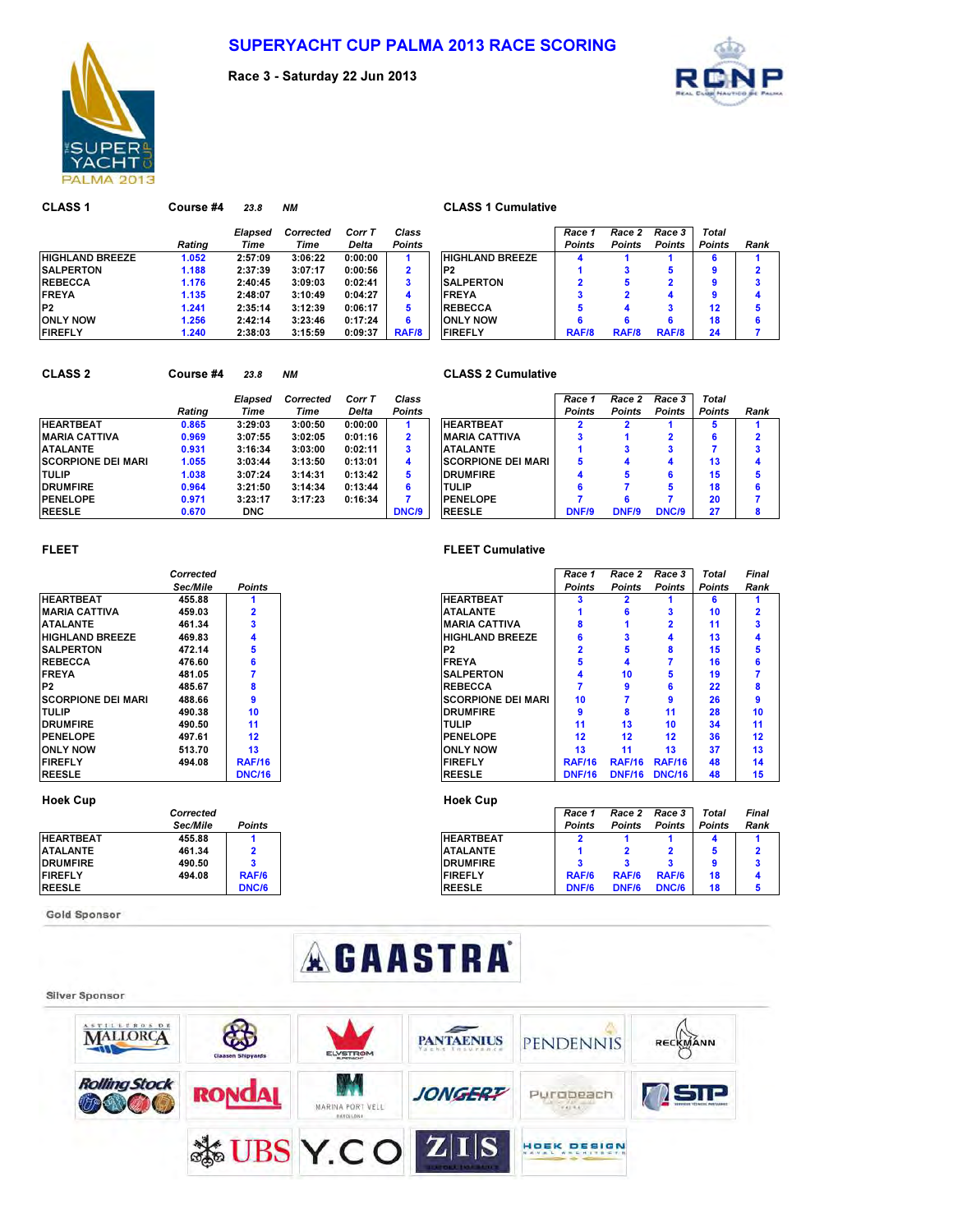Race 1: WL

Wednesday 19-Jun-13

| <b>Results: Race 1</b> |               |               | <b>Course Type:</b><br><b>Wind Range:</b> | <b>WL</b><br>Heavy |               |                   |               | <b>Results: Cumulative</b> |               |               |               |             |
|------------------------|---------------|---------------|-------------------------------------------|--------------------|---------------|-------------------|---------------|----------------------------|---------------|---------------|---------------|-------------|
| <b>Start Time:</b>     |               | 1:05:00 PM    | <b>Approx Dist:</b>                       |                    | In-m          |                   |               |                            |               |               |               |             |
|                        |               | <b>FINISH</b> | <b>ELAPSED</b>                            | <b>CORRECTED</b>   |               |                   | Race 1        | Race 2                     | <b>Race 3</b> | Race 4        | Total         |             |
|                        | <b>Rating</b> | <b>TIME</b>   | <b>TIME</b>                               | TIME               | <b>Points</b> |                   | <b>Points</b> | <b>Points</b>              | <b>Points</b> | <b>Points</b> | <b>Points</b> | <b>Rank</b> |
| <b>HANUMAN</b>         | 1.020         | 15:03:49      | 1:58:49                                   | 2:01:12            |               | <b>HANUMAN</b>    |               |                            |               |               |               |             |
| <b>RANGER</b>          | 1.013         | 15:06:08      | 2:01:08                                   | 2:02:42            |               | <b>RANGER</b>     | 2             |                            |               |               | $\mathbf{2}$  |             |
| <b>ILIONHEART</b>      | 1.016         | 15:08:13      | 2:03:13                                   | 2:05:11            | 3             | <b>ILIONHEART</b> | 3             |                            |               |               | 3             |             |
| <b>RAINBOW</b>         | 1.021         | 15:07:47      | 2:02:47                                   | 2:05:22            | 4             | <b>RAINBOW</b>    | 4             |                            |               |               | 4             |             |
| <b>IVELSHEDA</b>       | 1.015         | 15:08:50      | 2:03:50                                   | 2:05:41            | 5             | <b>IVELSHEDA</b>  | 5             |                            |               |               |               |             |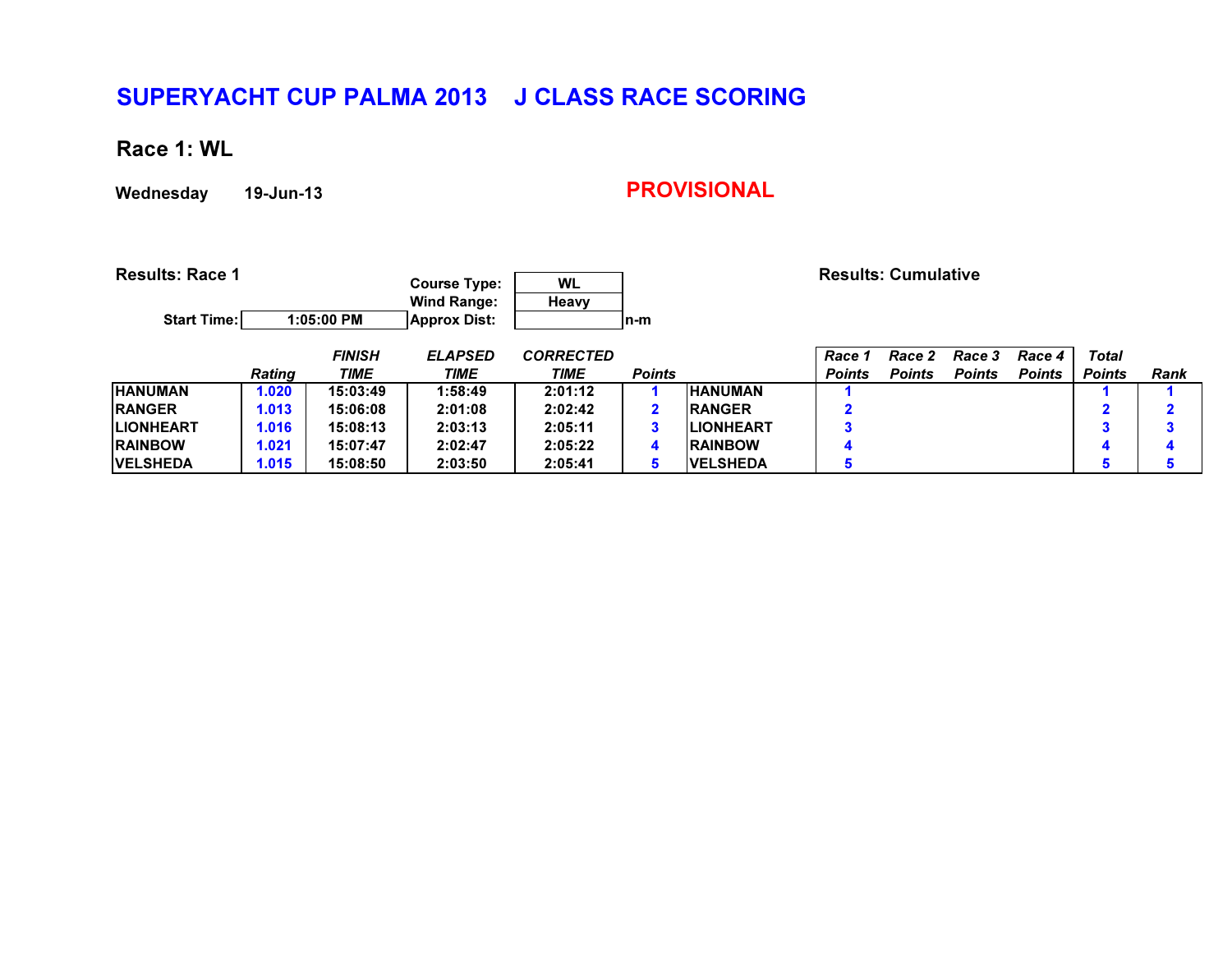## Race 2: WL

Thursday20-Jun-13

| <b>Results: Race 2</b><br><b>Start Time:</b> |               | 1:55:00 PM                   | <b>Course Type:</b><br><b>Wind Range:</b><br><b>Approx Dist:</b> | <b>WL</b><br>Heavy       | In-m          |                  |                         | <b>Results: Cumulative</b> |                                |                         |                               |             |
|----------------------------------------------|---------------|------------------------------|------------------------------------------------------------------|--------------------------|---------------|------------------|-------------------------|----------------------------|--------------------------------|-------------------------|-------------------------------|-------------|
|                                              |               | <b>FINISH</b><br><b>TIME</b> | <b>ELAPSED</b><br><b>TIME</b>                                    | <b>CORRECTED</b><br>TIME | <b>Points</b> |                  | Race 1<br><b>Points</b> | Race<br><b>Points</b>      | <b>Race 3</b><br><b>Points</b> | Race 4<br><b>Points</b> | <b>Total</b><br><b>Points</b> | <b>Rank</b> |
|                                              | <b>Rating</b> |                              |                                                                  |                          |               |                  |                         |                            |                                |                         |                               |             |
| Hanuman                                      | 1.020         | 15:59:37                     | 2:04:37                                                          | 2:07:07                  |               | <b>HANUMAN</b>   |                         |                            |                                |                         |                               |             |
| <b>Lionheart</b>                             | 1.016         | 16:00:35                     | 2:05:35                                                          | 2:07:36                  |               | <b>LIONHEART</b> |                         |                            |                                |                         | 5                             | О.          |
| Ranger                                       | 1.013         | 16:02:35                     | 2:07:35                                                          | 2:09:15                  | 3             | <b>RANGER</b>    | $\overline{\mathbf{2}}$ |                            |                                |                         | 5                             | 2           |
| Velsheda                                     | 1.015         | 16:03:38                     | 2:08:38                                                          | 2:10:34                  | 4             | <b>VELSHEDA</b>  | 5                       | 4                          |                                |                         | 9                             | 4           |
| Rainbow                                      | 1.021         | 16:05:08                     | 2:10:08                                                          | 2:12:52                  | 5             | <b>RAINBOW</b>   | 4                       | 5                          |                                |                         | Ω                             |             |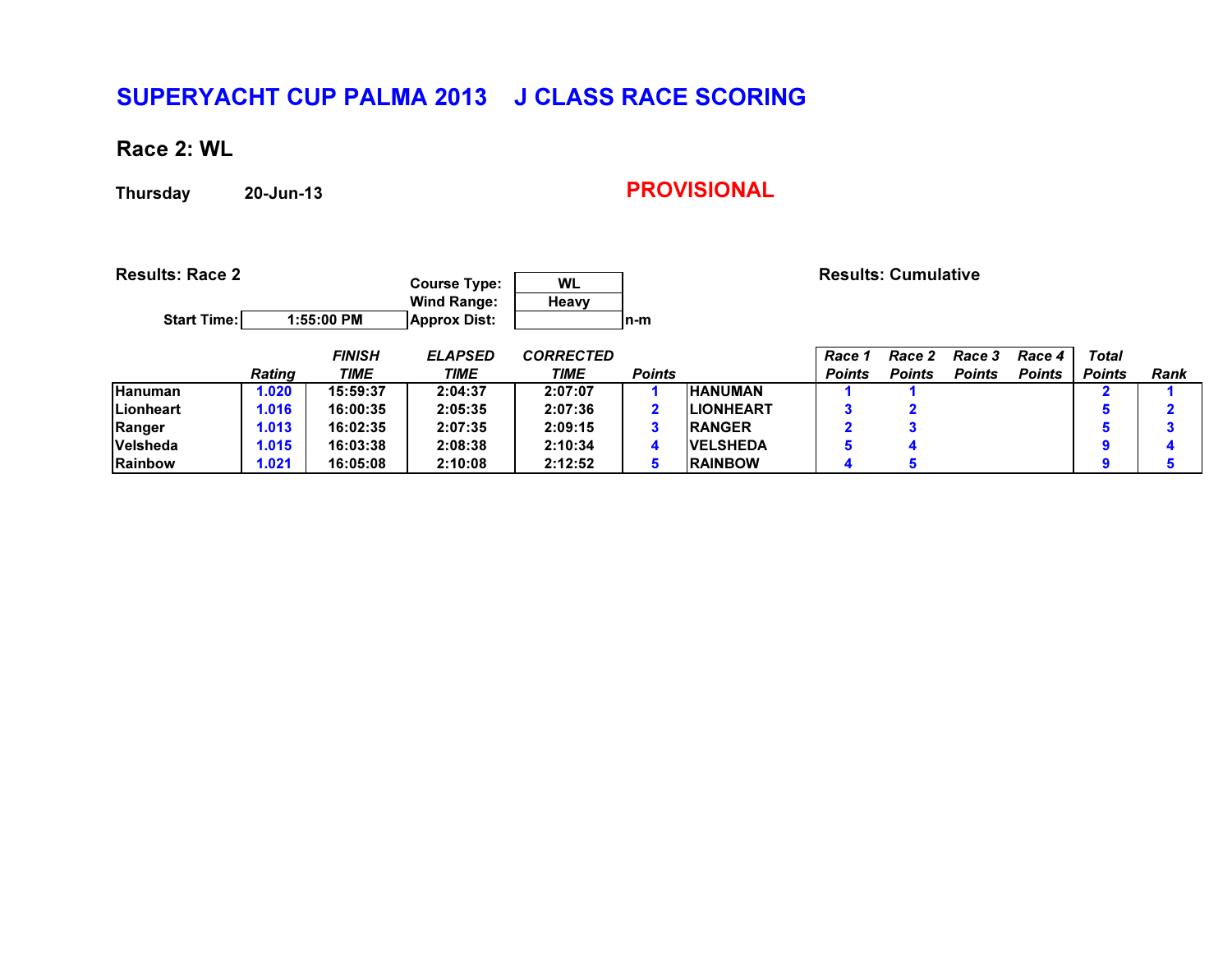## Race 3: CR

Friday

21-Jun-13

| <b>Results: Race 3</b><br><b>Start Time:</b> |               | 1:05:00 PM    | <b>Course Type:</b><br><b>Wind Range:</b><br><b>Approx Dist:</b> | <b>CR</b><br><b>Medium</b><br>24.6 | $n-m$         |                  |               | <b>Results: Cumulative</b> |               |               |                 |             |
|----------------------------------------------|---------------|---------------|------------------------------------------------------------------|------------------------------------|---------------|------------------|---------------|----------------------------|---------------|---------------|-----------------|-------------|
|                                              |               | <b>FINISH</b> | <b>ELAPSED</b>                                                   | <b>CORRECTED</b>                   |               |                  | Race 1        | Race<br>2                  | Race 3        | Race 4        | <b>Total</b>    |             |
|                                              | <b>Rating</b> | <b>TIME</b>   | <b>TIME</b>                                                      | TIME                               | <b>Points</b> |                  | <b>Points</b> | <b>Points</b>              | <b>Points</b> | <b>Points</b> | <b>Points</b>   | <b>Rank</b> |
| Lionheart                                    | 1.016         | 16:00:33      | 2:55:33                                                          | 2:58:22                            |               | <b>LIONHEART</b> | 3             |                            |               |               | 6               |             |
| Ranger                                       | 1.013         | 16:02:45      | 2:57:45                                                          | 3:00:04                            |               | <b>RANGER</b>    | $\mathbf{2}$  |                            |               |               |                 | ゥ           |
| Velsheda                                     | 1.014         | 16:05:00      | 3:00:00                                                          | 3:02:31                            | 3             | <b>HANUMAN</b>   |               |                            | 6             |               | 8               | 3           |
| Rainbow                                      | 1.020         | 16:06:12      | 3:01:12                                                          | 3:04:49                            | 4             | <b>VELSHEDA</b>  | 5             | 4                          |               |               | 12 <sup>2</sup> | 4           |
| Hanuman                                      | 1.018         | <b>OCS</b>    | N/A                                                              | N/A                                | 6             | <b>RAINBOW</b>   | 4             | 5                          |               |               | 13              | 5           |